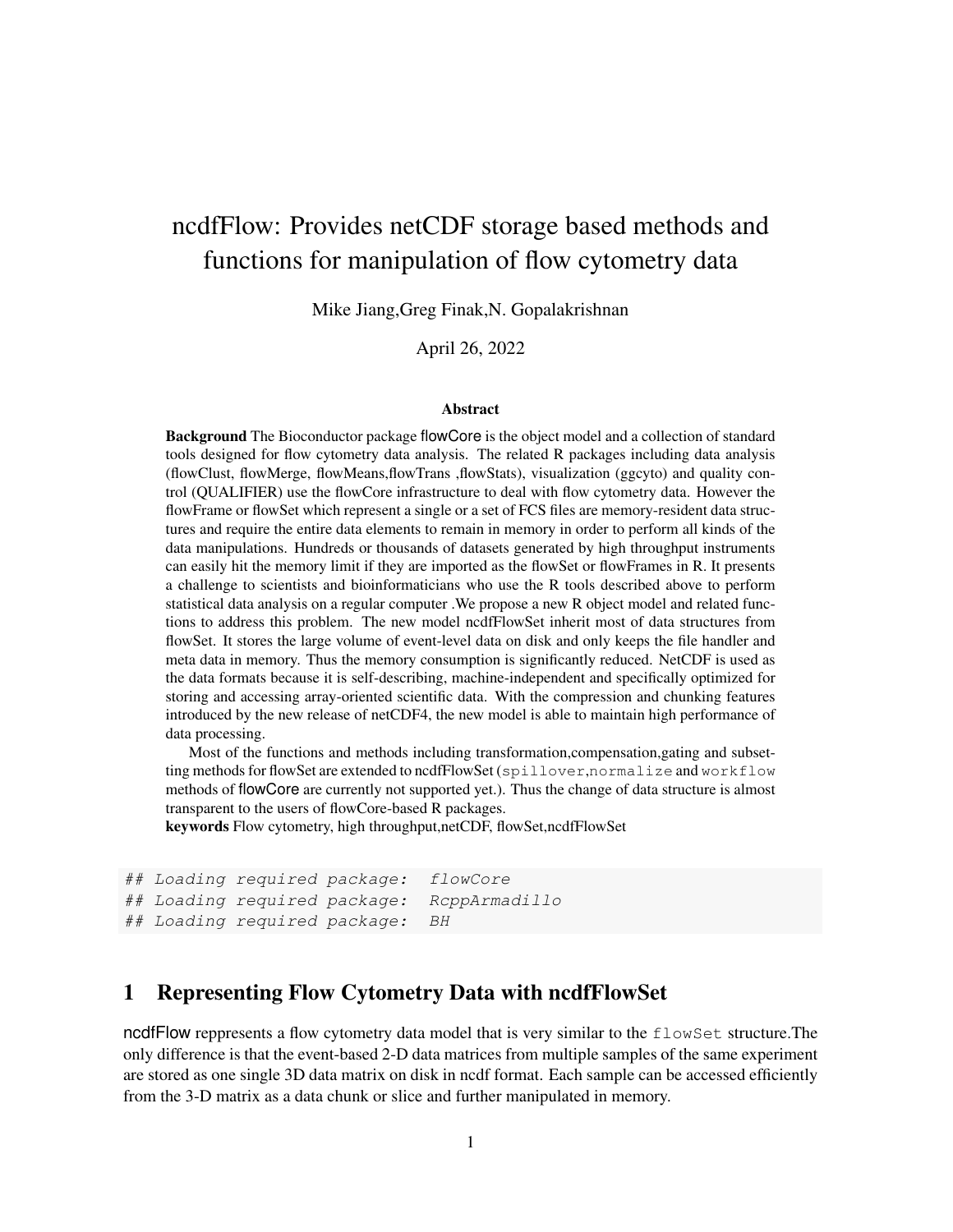The basic unit of manipulation in ncdfFlow is the *ncdfFlowSet*. It inherites all the slots from *flowSet*. However, the flowFrame objects stored in the "frames" slot of a ncdfFlowSet object do not host the data matrix.Instead,their the "exprs" lots are kepted empty and the actual data are stored in the 3-D data matrix on disk and only the file name is stored in "file" slot of ncdfFlowSet. Thus ncdfFlowSet reduces the memory requirements and meanwhile ensures the consistent data structure with *flowSet*.

## 2 Creating a *ncdfFlowSet*

We provide a function to read FCS files into a *ncdfFlowSet* object:

```
path<-system.file("extdata","compdata","data",package="flowCore")
files<-list.files(path,full.names=TRUE)[1:3]
nc1 <- read.ncdfFlowSet(files=files)
## All FCS files have the same following channels:
## FSC-H
## SSC-H
## FL1-H## FL2-H
## FL3-H## FL1-A## FL4-H
## write 060909.001 to empty cdf slot...
## write 060909.002 to empty cdf slot...
## write 060909.003 to empty cdf slot...
## done!
nc1
## An ncdfFlowSet with 3 samples.
## NCDF file : /tmp/RtmpLgcgPc/ncfs296e441e1796d6.nc
## An object of class 'AnnotatedDataFrame'
## rowNames: 060909.001 060909.002 060909.003
## varLabels: name
## varMetadata: labelDescription
##
## column names:
## FSC-H, SSC-H, FL1-H, FL2-H, FL3-H, FL1-A, FL4-H
```
As we see,the contructor function is very similar to the *flowSet* execpt that it requires a filename for the ncdf file.

fs1 <- **read.flowSet**(files=files)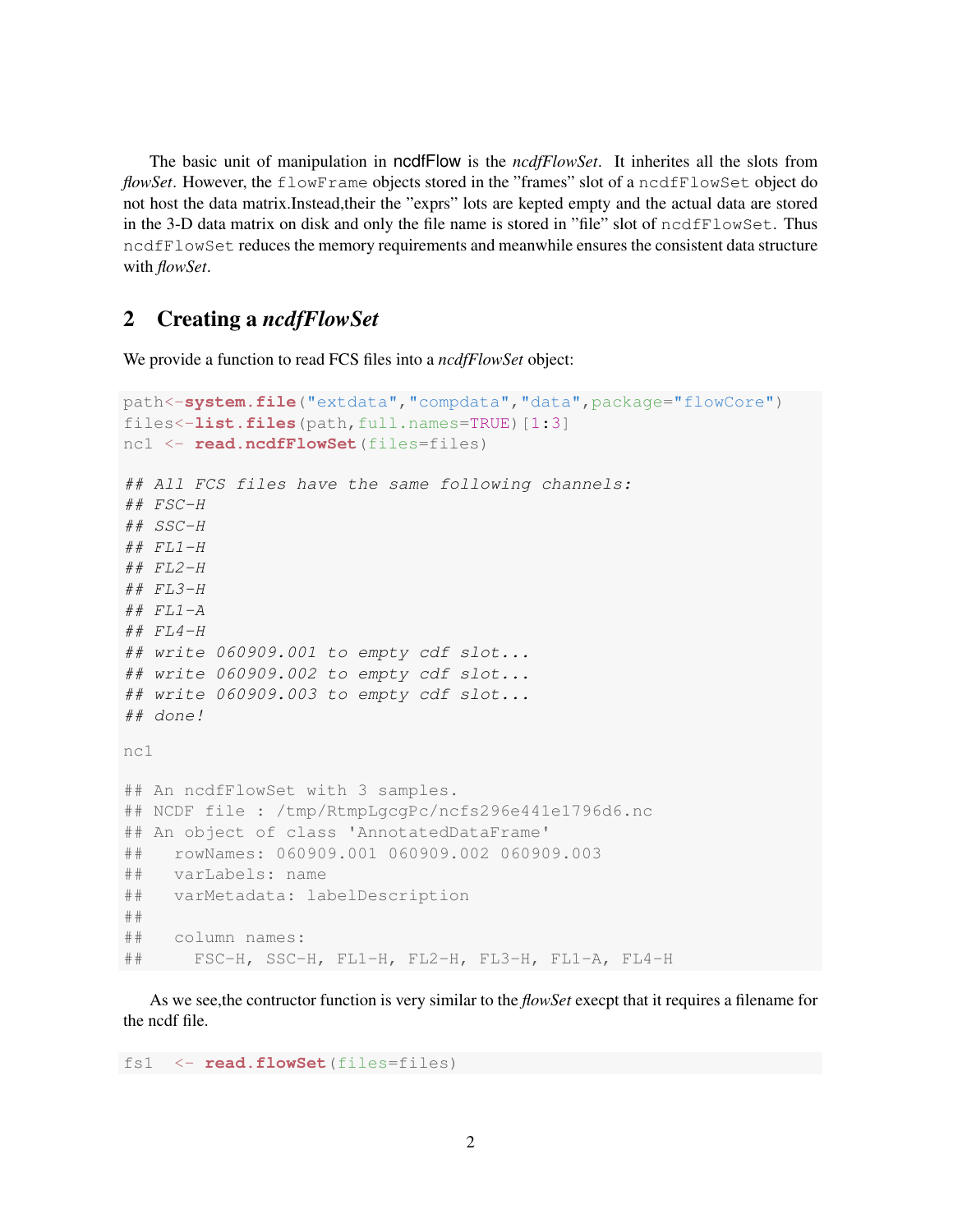Note that an ncdf file that stores the actual data is generated and saved on disk once a ncdfFlowSet is created. Users need to explicitely call the unlink method to remove the file before delete the object from memory by rm.

**unlink**(nc1) **rm**(nc1)

Users can also create an empty ncdfFlowSet first and add data slices later by assigning argument isWriteSlice as FALSE.

```
nc1 <- read.ncdfFlowSet(files=files, isWriteSlice= FALSE)
## All FCS files have the same following channels:
## FSC-H
## SSC-H
## FL1-H## FL2-H
## FL3-H
## FL1-A## FL4-H
## done!
nc1[[1]]
## flowFrame object 'anonymous'
## with 0 cells and 7 observables:
## name desc range minRange maxRange
## $P1 FSC-H FSC-Height 1024 -111 1023
## $P2 SSC-H SSC-Height 1024 -111 1023
## $P3 FL1-H NA 1024 -111 1023
## $P4 FL2-H NA 1024 -111 1023
## $P5 FL3-H NA 1024 -111 1023
## $P6 FL1-A NA 1024 -111 1023
## $P7 FL4-H NA 1024 -111 1023
## 1 keywords are stored in the 'description' slot
```
As we see here, before writing the actual flowFrame by  $[(-\cdot)]$ , the flowFrame object returned by  $[$ has 0 events.

```
targetSampleName<-sampleNames(fs1)[1]
nc1[[targetSampleName]] <- fs1[[1]]
## write 060909.001 to empty cdf slot...
nc1[[1]]
```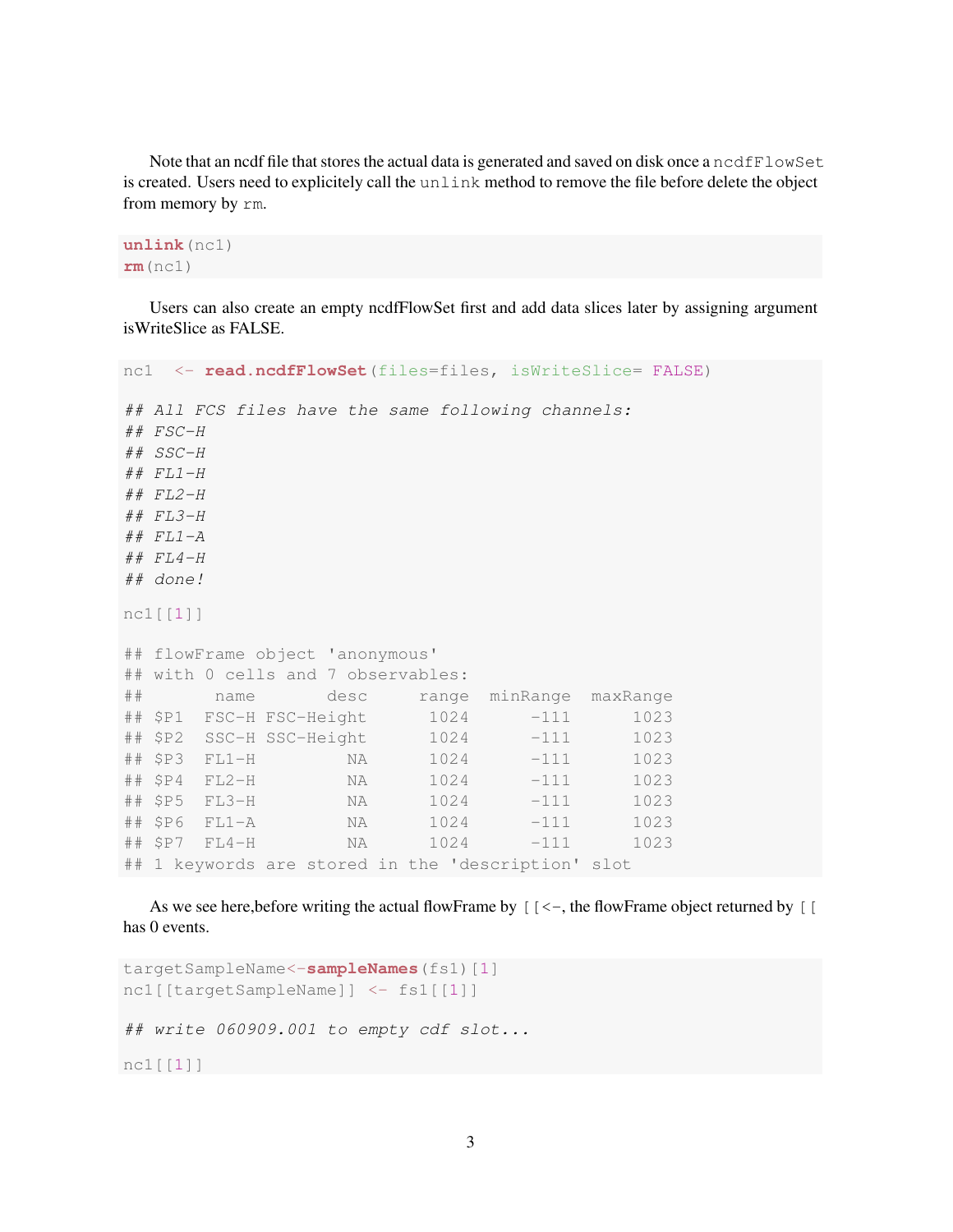```
## flowFrame object '060909.001'
## with 10000 cells and 7 observables:
## name desc range minRange maxRange
## $P1 FSC-H FSC-Height 1024 0 1023
## $P2 SSC-H SSC-Height 1024 0 1023
## $P3 FL1-H NA 1024 1 10000
## $P4 FL2-H NA 1024 1 10000
## $P5 FL3-H NA 1024 1 10000
## $P6 FL1-A NA 1024 0 1023
## $P7 FL4-H NA 1024 1 10000
## 141 keywords are stored in the 'description' slot
nc1[[2]]
## flowFrame object 'anonymous'
## with 0 cells and 7 observables:
## name desc range minRange maxRange
## $P1 FSC-H FSC-Height 1024 -111 1023
## $P2 SSC-H SSC-Height 1024 -111 1023
## $P3 FL1-H NA 1024 -111 1023
## $P4 FL2-H NA 1024 -111 1023
## $P5 FL3-H NA 1024 -111 1023
## $P6 FL1-A NA 1024 -111 1023
## $P7 FL4-H NA 1024 -111 1023
## 1 keywords are stored in the 'description' slot
```
Note that it is important to always use sample name to specify the target position in the data matrix where the actual is added. Because the sample name is the identifier used to index the data matrix.

Sometime it is helpful to copy the structure from an existing ncdfFlow object and then add the data slice to the empty ncdfFlow cloned by clone.ncdfFlowSet.

```
nc2 <- clone.ncdfFlowSet(nc1, isEmpty = TRUE)
nc2[[1]]
nc2[[sampleNames(fs1)[1]]] <- fs1[[1]]
## write 060909.001 to empty cdf slot...
nc2[[1]]
```
We also provide the coerce function to convert the flowSet to a ncdfFlowSet.

```
data(GvHD)
GVHD \leq GVHD [pData (GVHD) $Patient \text{\$in }\mathbb{R} 6:7] [1:4]
nc1<-ncdfFlowSet(GvHD)
## write s6a01 to empty cdf slot...
```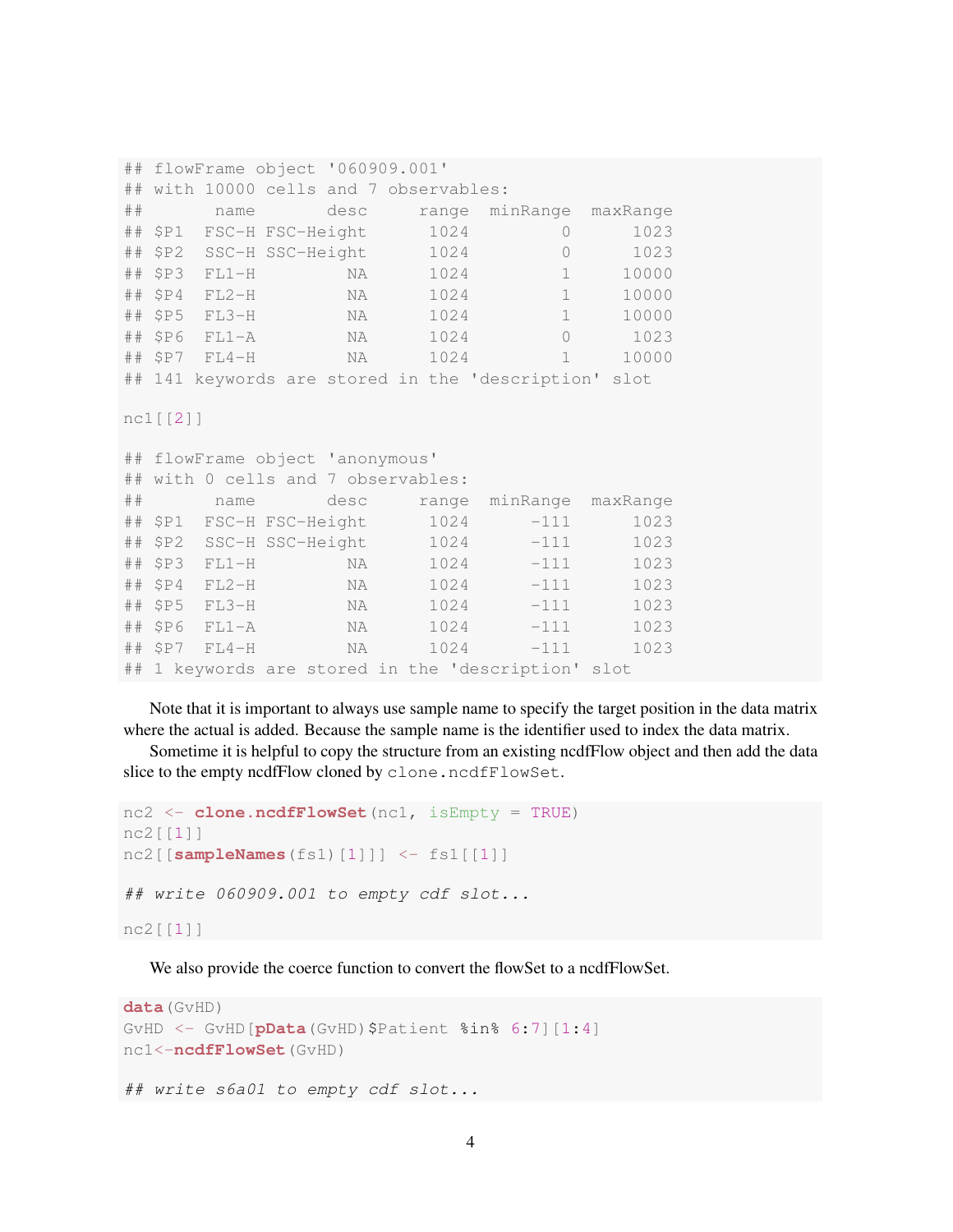```
## write s6a02 to empty cdf slot...
## write s6a03 to empty cdf slot...
## write s6a04 to empty cdf slot...
```
Or coerce a ncdfFlowSet to flowSet

```
fs1<-as.flowSet(nc1,top=2)
```
Note that *ncdfFlowSet* is designed to store large datasets and it is not recommened to corece the entire ncdfFlowset to flowSet. Usually users want to select a subset from ncdfFlowSet by [ and convert the subetted data. Sometimes it is helpful to randomly select a cerntain number of flowFrames from the entire datasets represented by by *ncdfFlowSet* to have a preview of the data.The arugment "top" can be used here for this purpose.

## 3 Working with metadata

Like *flowSet*,*ncdfFlowSet* has an associated *AnnotatedDataFrame* that provides metadata of experiments. This data frame is accessed and modified via the same methods of flowCore. :

```
phenoData(nc1)
pData(nc1)
varLabels(nc1)
varMetadata(nc1)
sampleNames(nc1)
keyword(nc1,"FILENAME")
identifier(nc1)
colnames(nc1)
colnames(nc1,prefix="s6a01")
length(nc1)
getIndices(nc1,"s6a01")
```
#### 4 Manipulating a *ncdfFlowSet*

You can extract a *flowFrame* from a *ncdfFlowSet* object in the same way as *flowSet* by using the [[ or \$ extraction operators. Note that using the [ extraction operator returns a new *ncdfFlowSet* that points to the same ncdf file. SO the original ncdf file serves as a data repository and the ncdfFlowSet works as view of the data in this sense.

```
nm<-sampleNames(nc1)[1]
expr1<-paste("nc1$'",nm,"'",sep="")
eval(parse(text=expr1))
## flowFrame object 's6a01'
```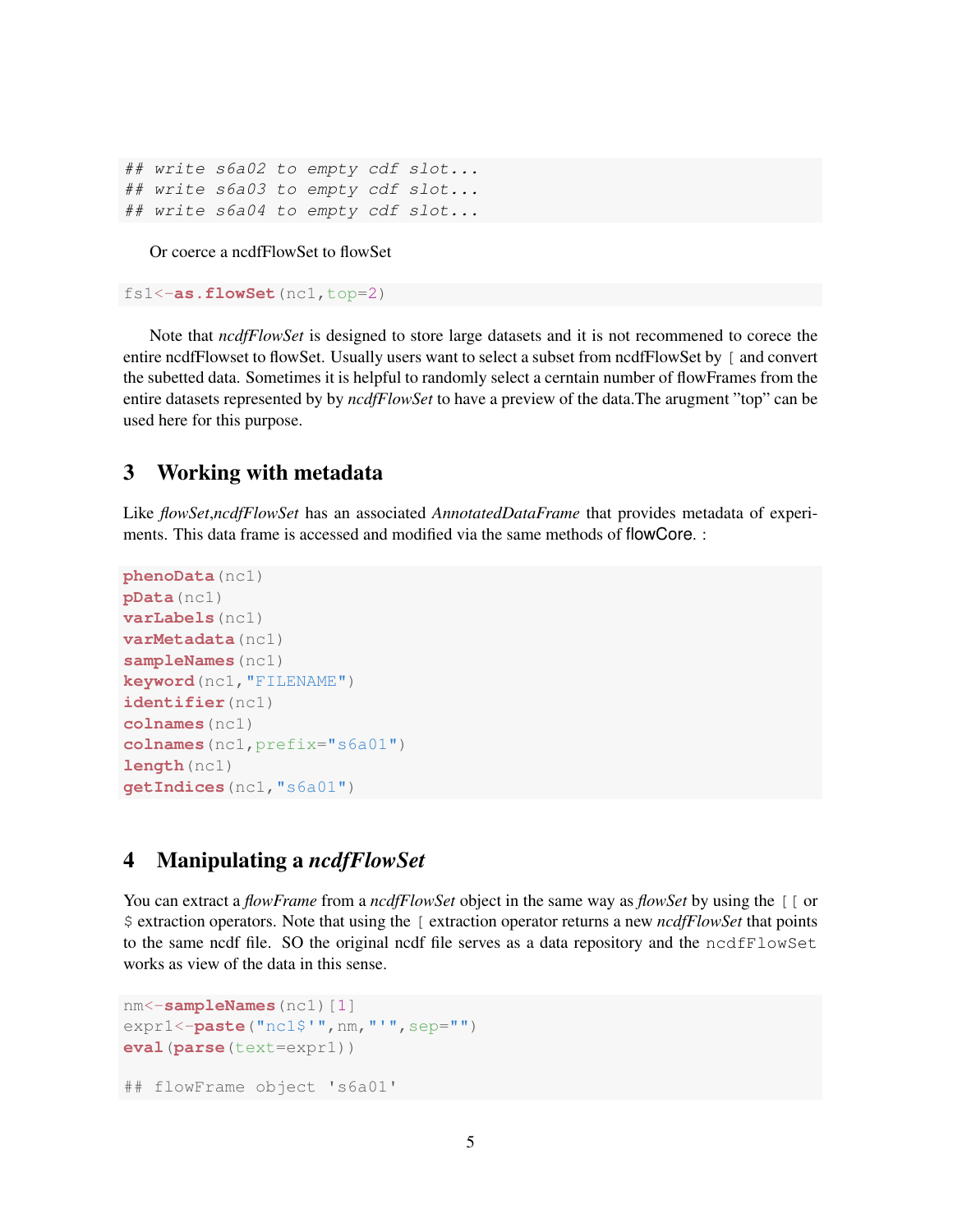## with 2205 cells and 8 observables: ## name desc range minRange maxRange ## \$P1 FSC-H FSC-Height 1024 0 1023 ## \$P2 SSC-H SSC-Height 1024 0 1023 ## \$P3 FL1-H CD15 FITC 1024 1 10000 ## \$P4 FL2-H CD45 PE 1024 1 10000 ## \$P5 FL3-H CD14 PerCP 1024 1 10000 ## \$P6 FL2-A NA 1024 0 1023 ## \$P7 FL4-H CD33 APC 1024 1 10000 ## \$P8 Time Time (102.40 sec.) 1024 0 1023 ## 166 keywords are stored in the 'description' slot nc1[[nm]] ## flowFrame object 's6a01' ## with 2205 cells and 8 observables: ## name desc range minRange maxRange ## \$P1 FSC-H FSC-Height 1024 0 1023 ## \$P2 SSC-H SSC-Height 1024 0 1023 ## \$P3 FL1-H CD15 FITC 1024 1 10000 ## \$P4 FL2-H CD45 PE 1024 1 10000 ## \$P5 FL3-H CD14 PerCP 1024 1 10000 ## \$P6 FL2-A NA 1024 0 1023 ## \$P7 FL4-H CD33 APC 1024 1 10000 ## \$P8 Time Time (102.40 sec.) 1024 0 1023 ## 166 keywords are stored in the 'description' slot nm<-**sampleNames**(nc1)[**c**(1,3)] nc2<-nc1[nm] **summary**(nc2) ## \$s6a01 ## FSC-H SSC-H FL1-H FL2-H FL3-H FL2-A ## Min. 60.0000 0.0000 1.000000 1.00000 1.000000 0.00000 ## 1st Qu. 159.0000 48.0000 1.046045 35.34981 1.000000 6.00000 ## Median 196.0000 65.0000 2.644158 160.42741 1.382810 36.00000 ## Mean 220.7642 108.8853 57.543711 210.07988 7.366665 48.69569 ## 3rd Qu. 264.0000 97.0000 7.054802 320.88828 2.460406 75.00000 ## Max. 1023.0000 1023.0000 3781.922363 1637.10388 326.718719 516.00000 ## FL4-H Time ## Min. 1.000000 11.00000 ## 1st Qu. 1.000000 40.00000 ## Median 5.288867 57.00000 ## Mean 16.243151 51.90476 ## 3rd Qu. 20.782274 66.00000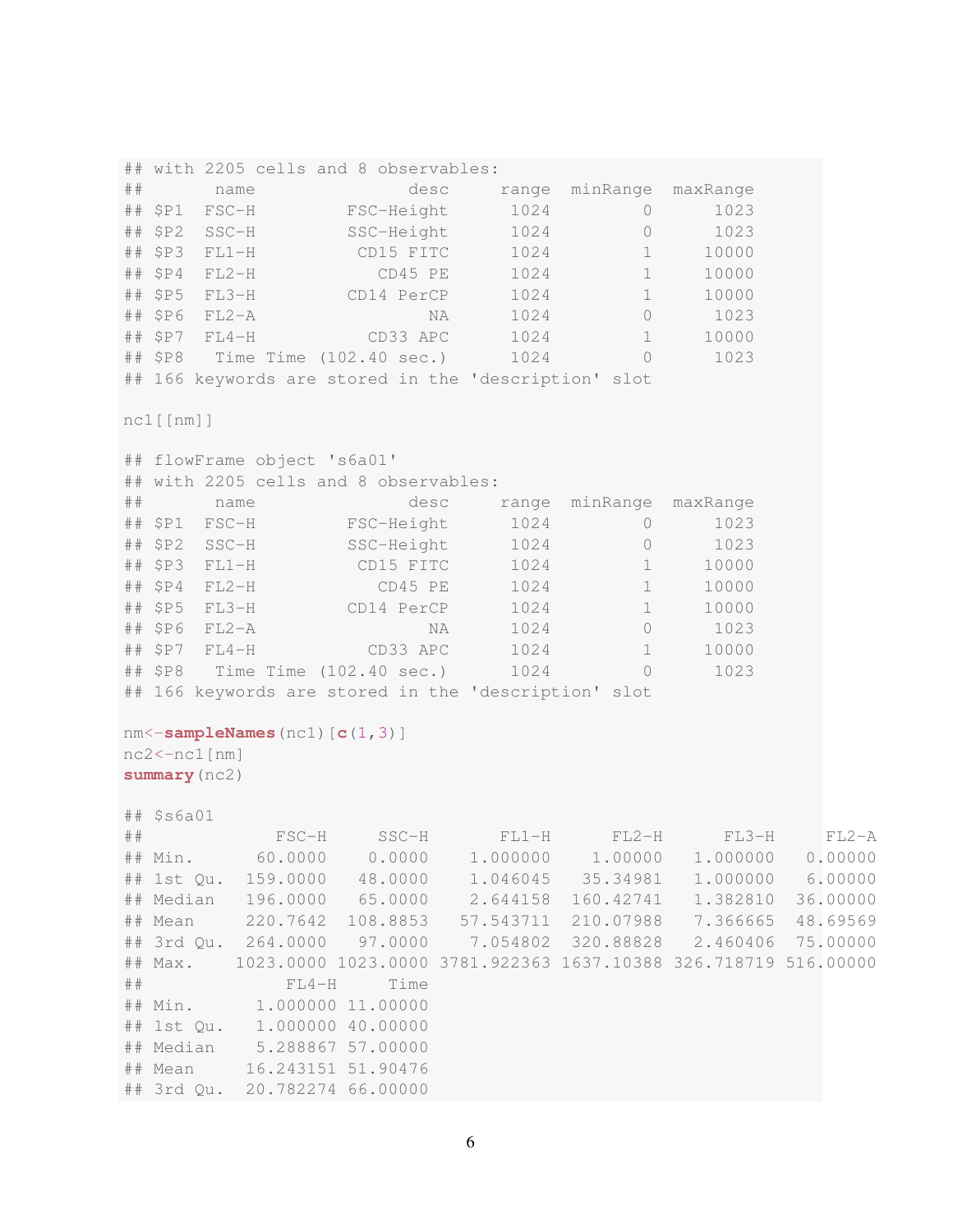```
## Max. 503.335175 80.00000
##
## $s6a03
## FSC-H SSC-H FL1-H FL2-H FL3-H FL2-A
## Min. 59.0000 0.000 1.000000 1.0000 1.000000 0.0000
## 1st Qu. 147.0000 49.000 1.000000 341.7625 1.000000 79.0000
## Median 192.0000 71.000 1.144593 526.5112 1.069867 124.0000
## Mean 188.4942 116.008 62.174581 543.7355 5.400462 127.8592
## 3rd Qu. 226.0000 119.000 10.204639 702.3116 2.208442 164.0000
## Max. 1023.0000 1023.000 10000.000000 8503.9121 7564.633301 1023.0000
## FL4-H Time
## Min. 1.000000 0.0000
## 1st Qu. 1.165390 105.0000
## Median 2.228415 215.5000
## Mean 8.351631 233.9134
## 3rd Qu. 4.833503 353.0000
## Max. 665.379456 567.0000
```
*flowSet*-specific iterator fsApply can also be applied to RobjectncdfFlowSet:

```
fsApply(nc1, range)
fsApply(nc1, each_col, median)
```
However, we recmmend to use another iterator  $n \in \text{SApply designed}$  for the function that returns a flowFrame (such as compensate,transform...). ncfsApply works the same as fsApply execpt that it returns a ncdfFlowSet object with the acutal data stored in cdf to avoid the huge memory consumption. Note that the return value of the function applied in  $ncfsApply$  must be a flowFrame object and it should have the same dimensions(channles and events) as the original data.

#### 5 Compensation,Transformation and Gating

transform amd compensate for ncdfFlowSet work the same as flowSet.

```
cfile <- system.file("extdata","compdata","compmatrix", package="flowCore")
comp.mat <- read.table(cfile, header=TRUE, skip=2, check.names = FALSE)
comp <- compensation(comp.mat)
#compensation
summary(nc1)[[1]]
nc2<-compensate(nc1, comp)
## write s6a01 to empty cdf slot...
## write s6a02 to empty cdf slot...
## write s6a03 to empty cdf slot...
## write s6a04 to empty cdf slot...
```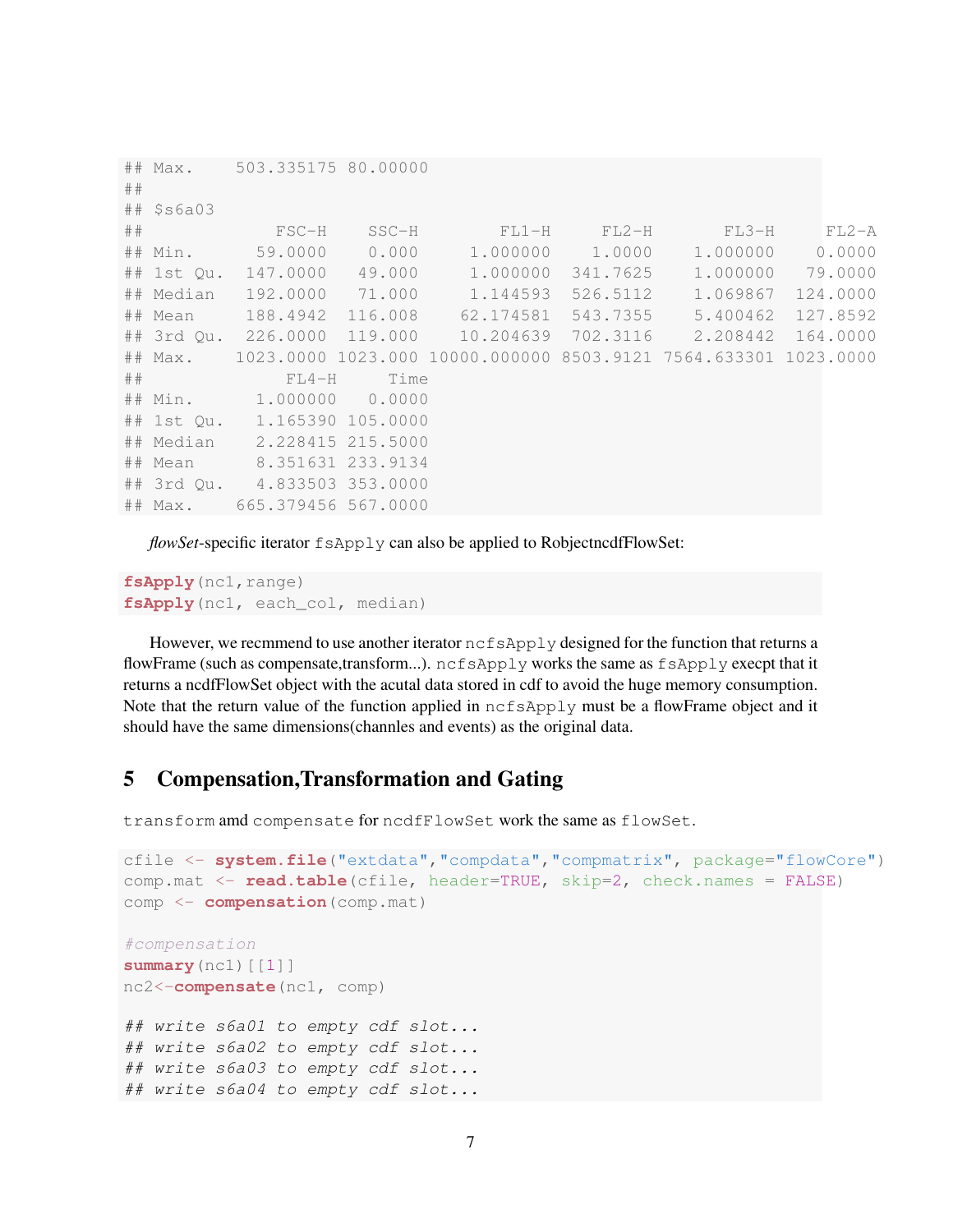```
summary(nc2)[[1]]
unlink(nc2)
rm(nc2)
#transformation
asinhTrans <- arcsinhTransform(transformationId="ln-transformation", a=1, b=1, c=1
nc2 <- transform(nc1,`FL1-H`=asinhTrans(`FL1-H`))
## write s6a01 to empty cdf slot...
## write s6a02 to empty cdf slot...
## write s6a03 to empty cdf slot...
## write s6a04 to empty cdf slot...
summary(nc1)[[1]]
summary(nc2)[[1]]
unlink(nc2)
rm(nc2)
```
Note that compensation/transformation return the ncdfFlowSet objects that point to the new cdf file containing the compensated/transformed data.

filter for flowSet also works for ncdfFlowSet:

```
rectGate <- rectangleGate(filterId="nonDebris","FSC-H"=c(200,Inf))
fr <- filter(nc1,rectGate)
summary(fr)
rg2 <- rectangleGate(filterId="nonDebris","FSC-H"=c(300,Inf))
rg3 <- rectangleGate(filterId="nonDebris","FSC-H"=c(400,Inf))
flist <- list(rectGate, rg2, rg3)
names(flist) <- sampleNames(nc1[1:3])
fr3 <- filter(nc1[1:3], flist)
summary(fr3[[3]])
```
## 6 Subsetting

The Subset and split methods for *ncdfFlowSet*:

```
nc2 <- Subset(nc1,rectGate)
summary(nc2[[1]])
## FSC-H SSC-H FL1-H FL2-H FL3-H FL2-A
## Min. 200.0000 0.0000 1.000000 1.00000 1.000000 0.00000
## 1st Qu. 230.0000 69.0000 1.333897 22.33436 1.000000 3.00000
## Median 266.0000 87.0000 3.371780 77.36830 1.499523 16.00000
```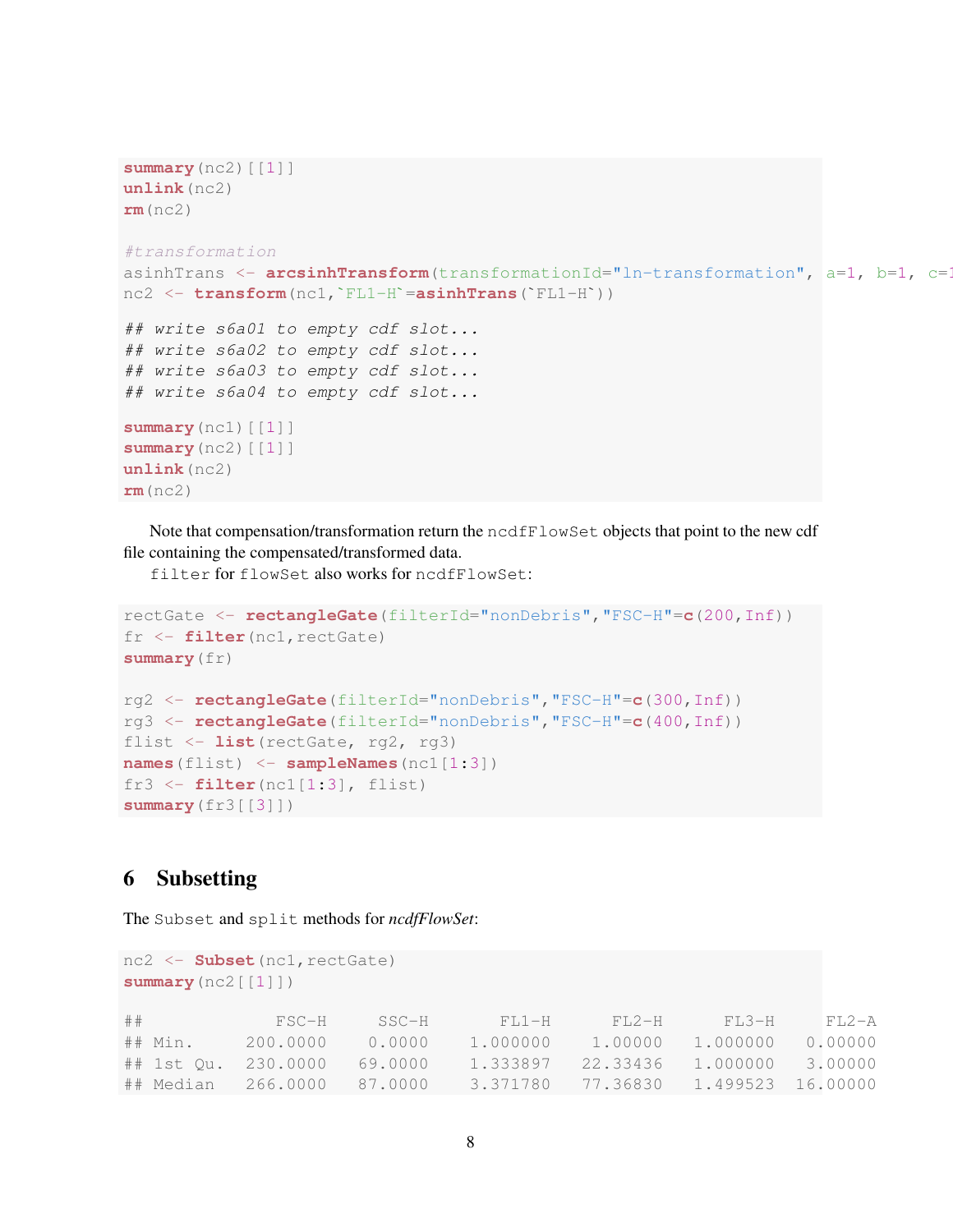## Mean 296.9887 141.0131 91.895427 165.68587 10.830258 38.24038 ## 3rd Qu. 316.0000 122.0000 18.992949 223.84692 2.550628 53.00000 ## Max. 1023.0000 1023.0000 1942.529175 1637.10388 326.718719 516.00000 ## FL4-H Time ## Min. 1.000000 11.00000 ## 1st Qu. 2.692201 40.00000 ## Median 12.896131 57.00000 ## Mean 22.021327 51.81972 ## 3rd Qu. 29.791735 66.00000 ## Max. 464.158875 80.00000

```
library(flowStats)
```
## Warning: replacing previous import 'flowViz::contour' by 'graphics::contour' when loading 'flowStats'

morphGate <- **norm2Filter**("FSC-H", "SSC-H", filterId = "MorphologyGate", scale = 2) smaller <- **Subset**(nc1[**c**(1,3)], morphGate,**c**("FSC-H", "SSC-H")) smaller[[1]]

## flowFrame object 's6a01' ## with 1647 cells and 2 observables: ## name desc range minRange maxRange ## \$P1 FSC-H FSC-Height 1024 0 1023 ## \$P2 SSC-H SSC-Height 1024 0 1023 ## 166 keywords are stored in the 'description' slot

nc1[[1]]

```
## flowFrame object 's6a01'
## with 2205 cells and 8 observables:
## name desc range minRange maxRange
## $P1 FSC-H FSC-Height 1024 0 1023
## $P2 SSC-H SSC-Height 1024 0 1023
## $P3 FL1-H CD15 FITC 1024 1 10000
## $P4 FL2-H CD45 PE 1024 1 10000
## $P5 FL3-H CD14 PerCP 1024 1 10000
## $P6 FL2-A NA 1024 0 1023
## $P7 FL4-H CD33 APC 1024 1 10000
## $P8 Time Time (102.40 sec.) 1024 0 1023
## 166 keywords are stored in the 'description' slot
rm(smaller)
```
Note that Subset does not create the new ncdf file (the same as extraction operator [). So we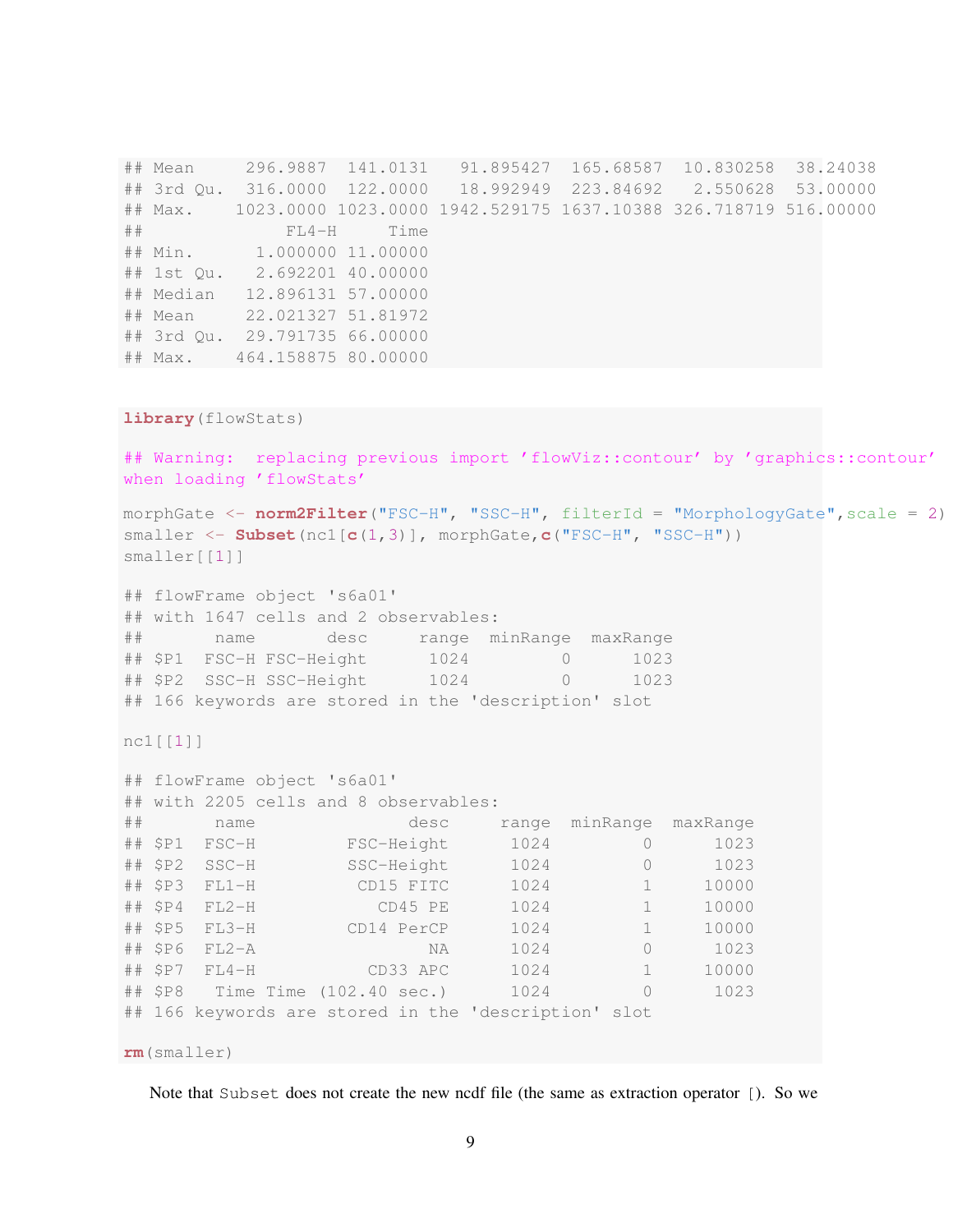need to be careful about using unlink to delete the subsetted data since it points to the same ncdf file that is also used by the original ncdfFlowSet object.

split returns a ncdfFlowList object which is a container of multiple ncdfFlowSet objects.

```
##splitting by a gate
qGate <- quadGate(filterId="qg", "FSC-H"=200, "SSC-H"=400)
fr<-filter(nc1,qGate)
ncList<-split(nc1,fr)
ncList
## $`FSC-Height+SSC-Height+`
## An ncdfFlowSet with 4 samples.
## NCDF file : /tmp/RtmpLgcgPc/ncfs296e445848cb9f.nc
## An object of class 'AnnotatedDataFrame'
## rowNames: s6a01 s6a02 s6a03 s6a04
## varLabels: Patient Visit ... population (6 total)
## varMetadata: labelDescription
##
## column names:
## FSC-H, SSC-H, FL1-H, FL2-H, FL3-H, FL2-A, FL4-H, Time
##
##
## $`FSC-Height-SSC-Height+`
## An ncdfFlowSet with 4 samples.
## NCDF file : /tmp/RtmpLgcgPc/ncfs296e445848cb9f.nc
## An object of class 'AnnotatedDataFrame'
## rowNames: s6a01 s6a02 s6a03 s6a04
## varLabels: Patient Visit ... population (6 total)
## varMetadata: labelDescription
##
## column names:
## FSC-H, SSC-H, FL1-H, FL2-H, FL3-H, FL2-A, FL4-H, Time
##
##
## $`FSC-Height+SSC-Height-`
## An ncdfFlowSet with 4 samples.
## NCDF file : /tmp/RtmpLgcgPc/ncfs296e445848cb9f.nc
## An object of class 'AnnotatedDataFrame'
## rowNames: s6a01 s6a02 s6a03 s6a04
## varLabels: Patient Visit ... population (6 total)
## varMetadata: labelDescription
##
## column names:
## FSC-H, SSC-H, FL1-H, FL2-H, FL3-H, FL2-A, FL4-H, Time
```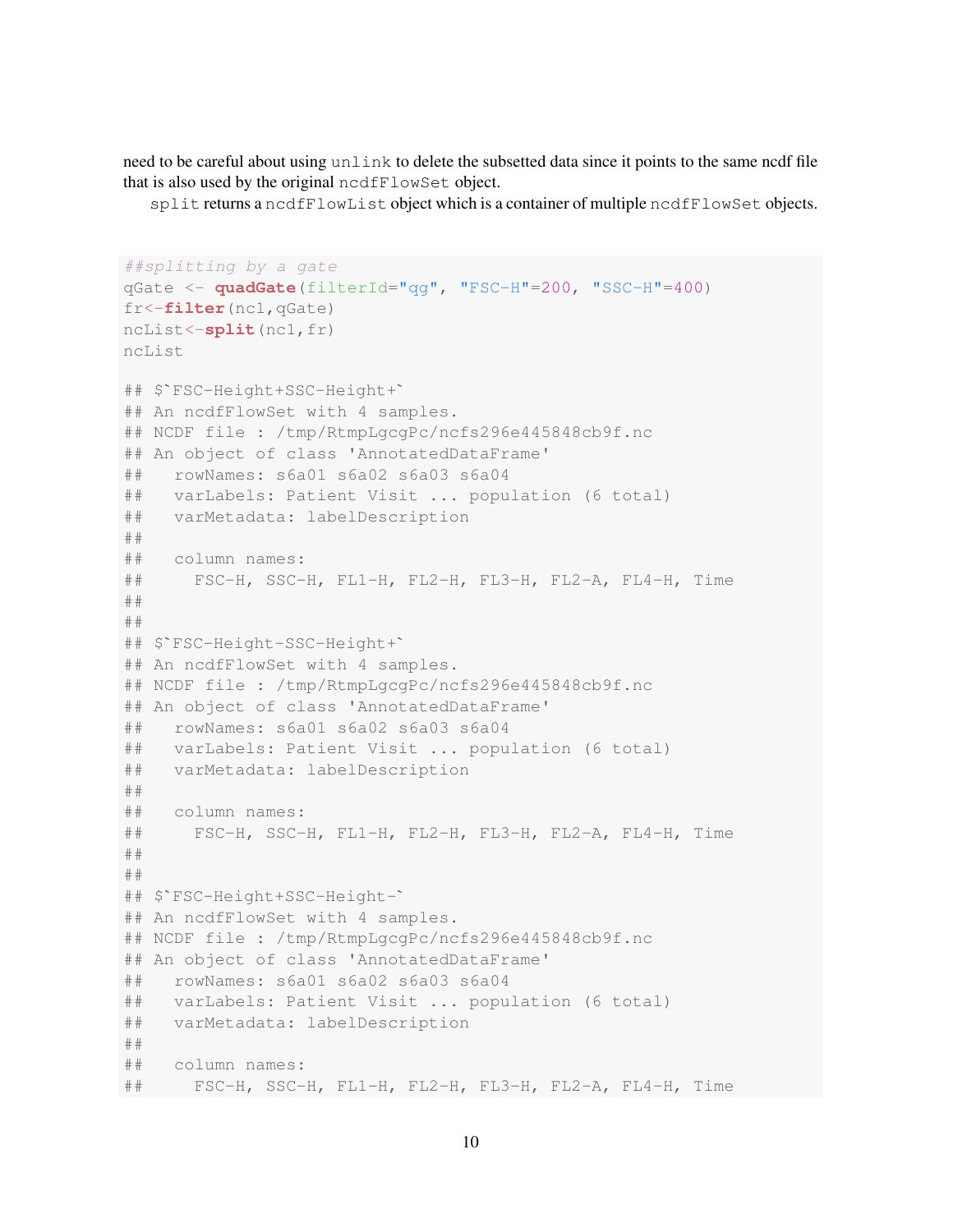```
##
##
## $`FSC-Height-SSC-Height-`
## An ncdfFlowSet with 4 samples.
## NCDF file : /tmp/RtmpLgcgPc/ncfs296e445848cb9f.nc
## An object of class 'AnnotatedDataFrame'
## rowNames: s6a01 s6a02 s6a03 s6a04
## varLabels: Patient Visit ... population (6 total)
## varMetadata: labelDescription
##
## column names:
## FSC-H, SSC-H, FL1-H, FL2-H, FL3-H, FL2-A, FL4-H, Time
nc1[[1]]
## flowFrame object 's6a01'
## with 2205 cells and 8 observables:
## name desc range minRange maxRange
## $P1 FSC-H FSC-Height 1024 0 1023
## $P2 SSC-H SSC-Height 1024 0 1023
## $P3 FL1-H CD15 FITC 1024 1 10000
## $P4 FL2-H CD45 PE 1024 1 10000
## $P5 FL3-H CD14 PerCP 1024 1 10000
## $P6 FL2-A NA 1024 0 1023
## $P7 FL4-H CD33 APC 1024 1 10000
## $P8 Time Time (102.40 sec.) 1024 0 1023
## 166 keywords are stored in the 'description' slot
ncList[[2]][[1]]
## flowFrame object 's6a01'
## with 36 cells and 8 observables:
## name desc range minRange maxRange
## $P1 FSC-H FSC-Height 1024 0 1023
## $P2 SSC-H SSC-Height 1024 0 1023
## $P3 FL1-H CD15 FITC 1024 1 10000
## $P4 FL2-H CD45 PE 1024 1 10000
## $P5 FL3-H CD14 PerCP 1024 1 10000
## $P6 FL2-A NA 1024 0 1023
## $P7 FL4-H CD33 APC 1024 1 10000
## $P8 Time Time (102.40 sec.) 1024 0 1023
## 166 keywords are stored in the 'description' slot
ncList[[1]][[1]]
```

```
11
```